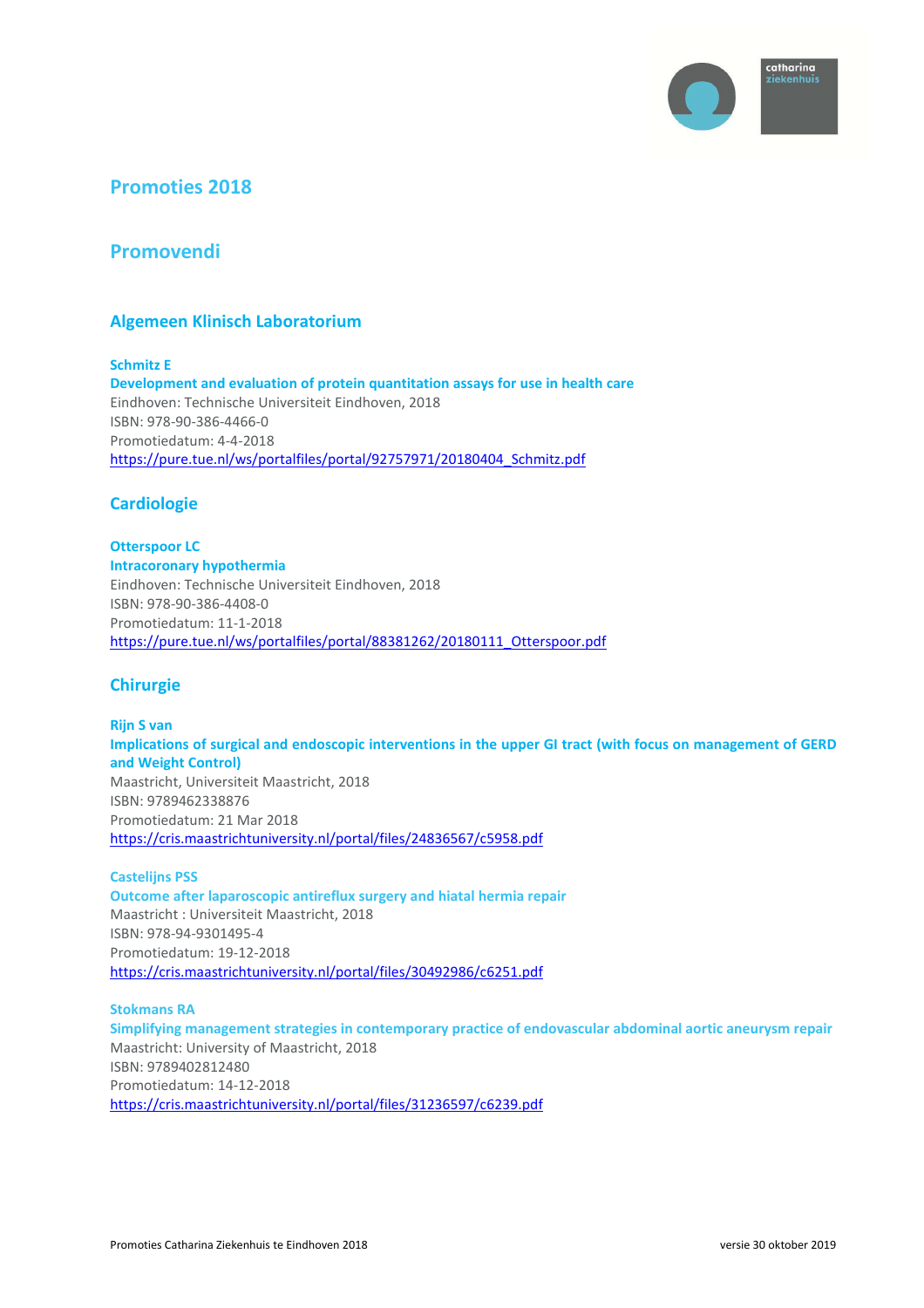

## **Gynaecologie**

**Hamerlynck T New insights in hysteroscopic morcellation**  Ghent : Ghent University, faculty of Medicine and Health Sciences, 2018 Promotiedatum: 5-3-2018

## **Inwendige Geneeskunde**

**Sörensen B Determinants of microvascular function in individuals with and without type 2 diabetes: a population-based approach**  Maastricht : Maastricht university 2018 ISBN: 978-94-92679-24-6 Promotiedatum: 31-01-2018 https://cris.maastrichtuniversity.nl/portal/files/17845916/c5916\_embargoedhfdst5.pdf

## **Kwaliteit**

**Meulepas JM Radiation exposure from Computed Tomography scans and cancer risk**  Amsterdam : Vrije Universiteit, 2018 ISBN: 9789462338715 Promotiedatum: 07-03-2018

### **e/MTIC**

**Pourtaherian A Robust needle detection and visualization for 3D ultrasound image-guided interventions**  Eindhoven: Technische Universiteit Eindhoven, 2018 ISBN: 978-90-386-4583-4 Promotiedatum: 26-09-2018 https://pure.tue.nl/ws/portalfiles/portal/104358334/20180926\_Pourtaherian.pdf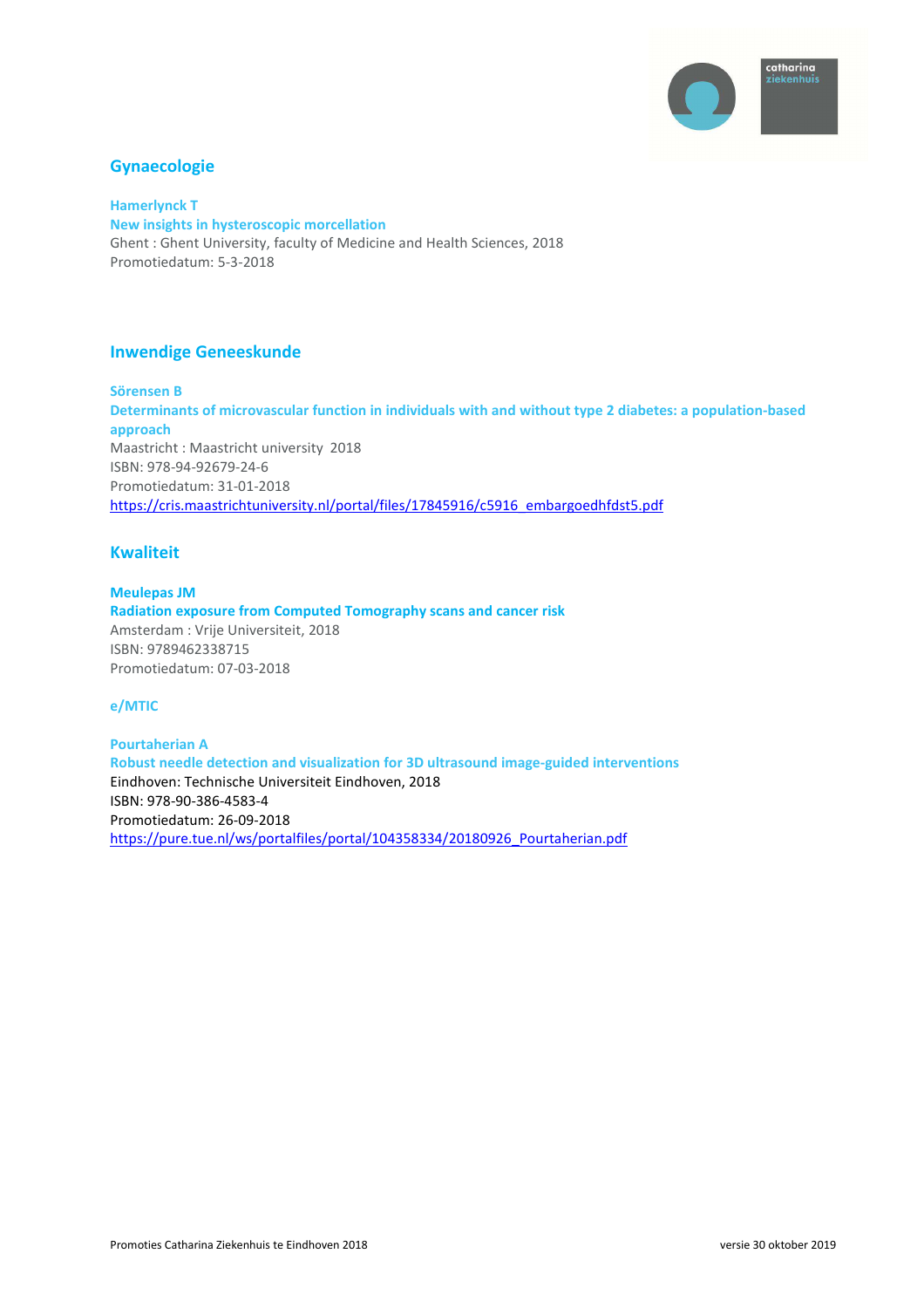

# **(Co)-Promotoren:**

## **Algemeen Klinisch Laboratorium**

#### **Scharnhorst V**

Promotor bij:

• Schmitz E -Development and evaluation of protein quantitation assays for use in health care Promotiedatum: 04-04-2018 https://pure.tue.nl/ws/portalfiles/portal/92757971/20180404\_Schmitz.pdf

## **Anesthesiologie**

#### **Korsten HH**

Promotor bij:

• Pourtaherian A. - Robust needle detection and visualization for 3D ultrasound image-guided interventions Promotiedatum: 26-09-2018 https://pure.tue.nl/ws/portalfiles/portal/104358334/20180926\_Pourtaherian.pdf

## **Cardiologie**

#### **Pijls NH**

Promotor bij:

Otterspoor LC - Intracoronary hypothermia Promotiedatum: 11-09-2018 https://pure.tue.nl/ws/portalfiles/portal/88381262/20180111\_Otterspoor.pdf

#### **Veer M van 't**

Copromotor bij:

Otterspoor LC - Intracoronary hypothermia Promotiedatum: 11-09-2018 https://pure.tue.nl/ws/portalfiles/portal/88381262/20180111\_Otterspoor.pdf

## **Chirurgie**

#### **Sambeek MR van**

Promotor bij:

• Stokmans ,Rutger A . Simplifying management strategies in contemporary practice of endovascular abdominal aoric aneurysm repair Promotiedatum: 14-12-2018 https://cris.maastrichtuniversity.nl/portal/files/31236597/c6239.pdf

## **Cuypers Ph W**

Co-promotor bij:

• Stokmans ,Rutger A . Simplifying management strategies in contemporary practice of endovascular abdominal aoric aneurysm repair Promotiedatum: 14-12-2018 https://cris.maastrichtuniversity.nl/portal/files/31236597/c6239.pdf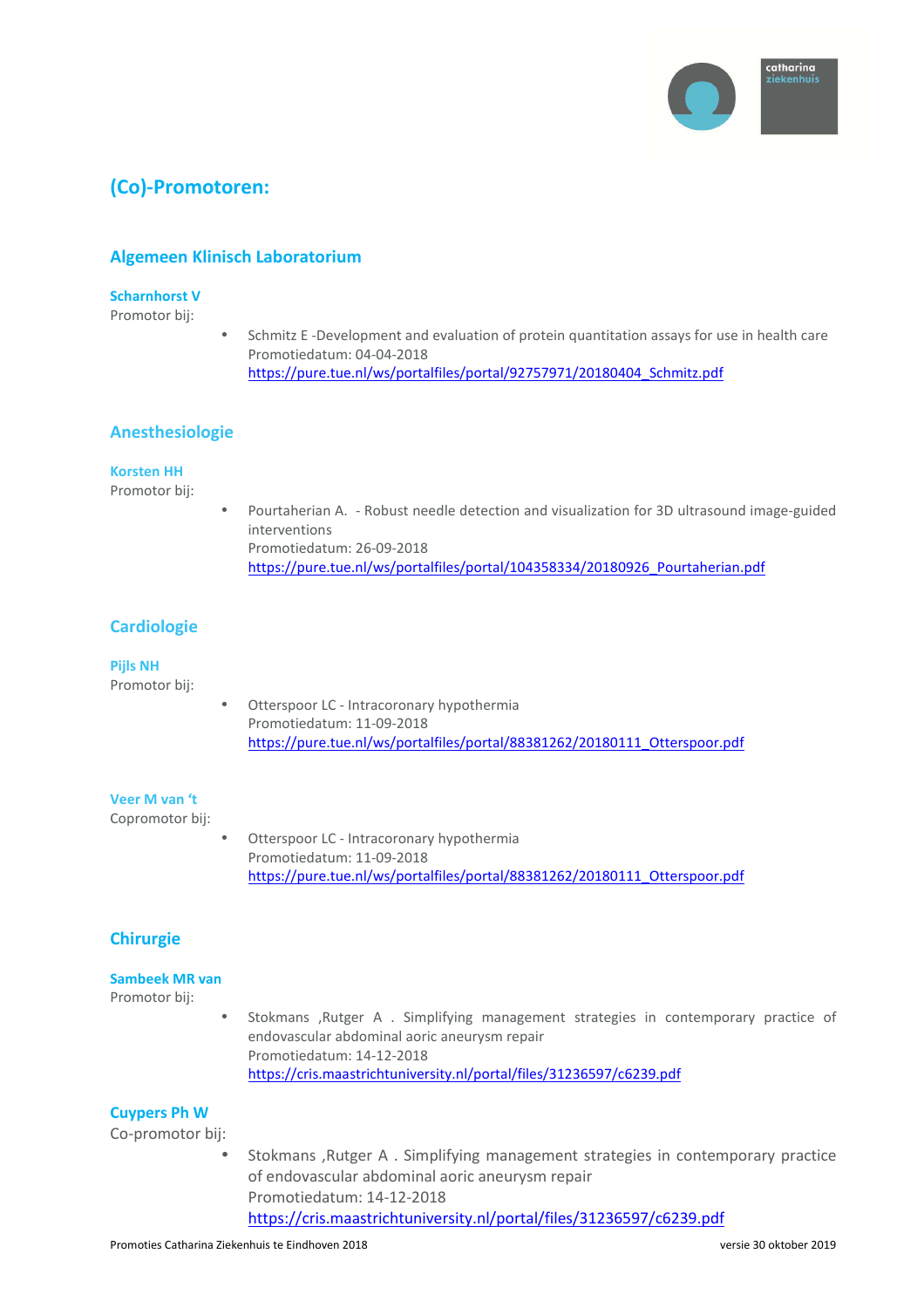

### **Luyer MD**

Co-promotor bij:

- Rooij, T de Minimally invasive pancreatic surgery; a stepwise introduction nationwide introduction Promotiedatum: 28-09-2018
- Seesing M Reducing pulmonary complications after esophagectomy for cancer Promotiedatum: 05-07-2018 https://dspace.library.uu.nl/handle/1874/366172

## **Nienhuijs SW**

Co-promotor bij:

• Mommers EHH - Advances in hernia surgery Promotiedatum: 29-3-2018

### **Nieuwenhuijzen GA**

Co-promotor bij:

• Putten M van - Oesophageal and Gastric Cancer Promotiedatum: 25-05-2018 https://repub.eur.nl/pub/105795

#### **Teijink JA**

Promotor bij:

• Stokmans ,Rutger A - Simplifying management strategies in contemporary practice of endovascular abdominal aoric aneurysm repair Promotiedatum: 14-12-2018 https://cris.maastrichtuniversity.nl/portal/files/31236597/c6239.pdf

## **Dermatologie**

### **Steijlen P**

Promotor bij:

• Xiaomeng Liu - Patient centred surgery in dermatology Promotiedatum: 03-10-2018

#### **Kelleners - Smeets N**

Co-promotor bij:

• Xiaomeng Liu - Patient centred surgery in dermatology Promotiedatum: 03-10-2018

#### **Mosterd K**

Co-promotor bij:

• Xiaomeng Liu - Patient centred surgery in dermatology Promotiedatum: 03-10-2018